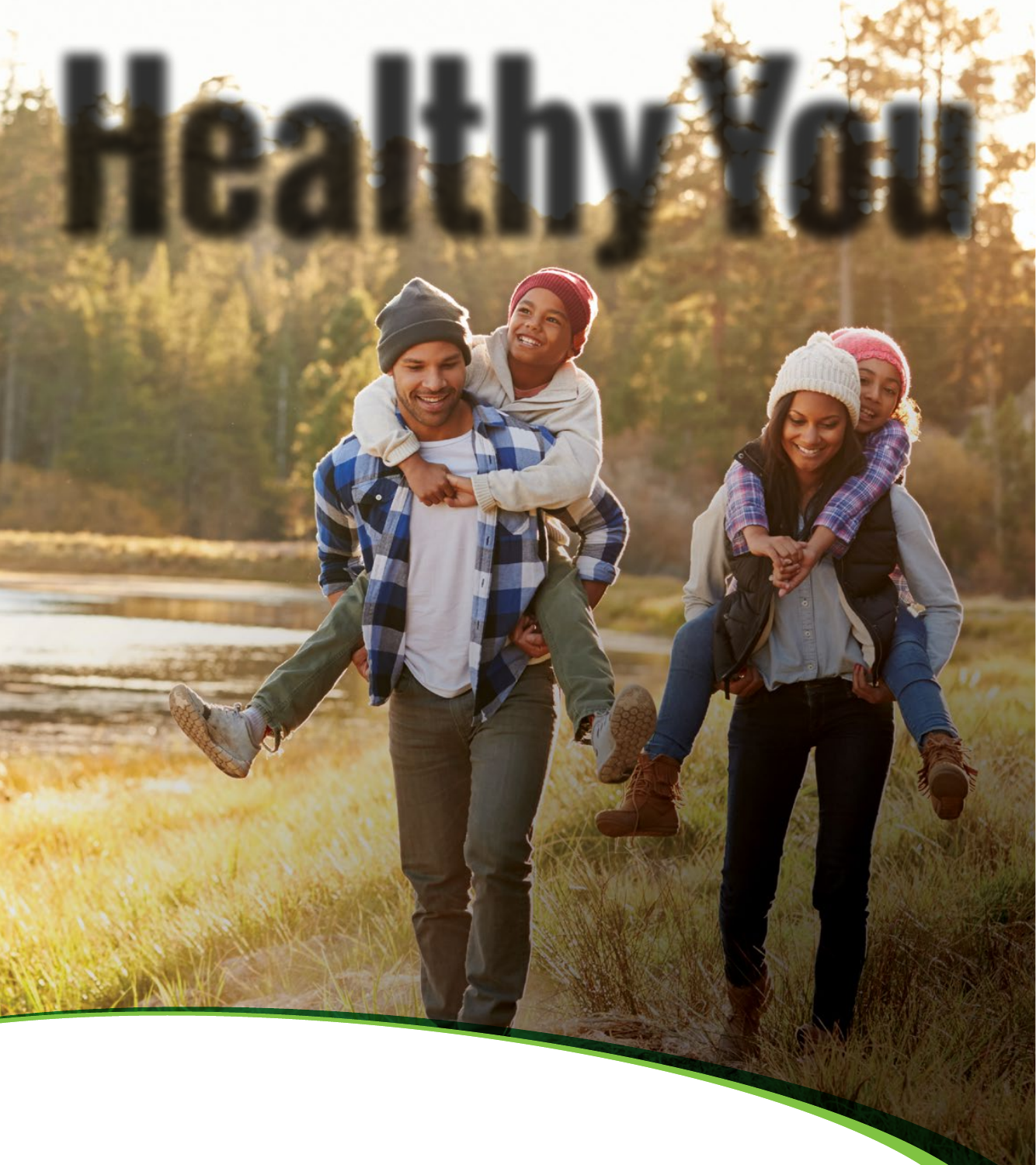# **Neighborhood is for YOU!**

**Neighborhood is for you and your family —our plans keep you covered and have great perks! With Neighborhood, staying healthy is easy.**

You get many health and wellness benefits, rewards and helpful teams to answer your questions and support your health goals.

### **Here are five great benefits you get with Neighborhood:**

- 1. Annual Visits: One of the best ways to stay healthy is to see your doctor every year. Get your yearly check-up—it's covered under your plan.
- 2. Member REWARDS: Be rewarded for taking healthy actions. Things like yearly check-ups, vaccines, gym memberships and more can lead to gift cards!\*
- 3. Local and Helpful Customer Service: Our customer service team is here to help you! Our team is located right in Rhode Island. We have people on the phones who can help in many languages.
- 4. The Right Plan for You: We have many plan options to keep you and your family covered. We offer affordable plans for individuals, families and small businesses.
- 5. Care Management: We have groups of health care workers—doctors, nurses, and community care coordinators—teaming up to support you and your health goals.

We are here to help. If you have questions about your plan, contact Neighborhood Member Services.

*ACCESS/RIte Care, TRUST/Rhody Health Partners 1-800-459-6019 (TDD/TTY 711) Commercial Plans: 1-855-321-9244 (TDD/TTY 711) Mon-Fri 8am-6pm*

\* Restrictions Apply

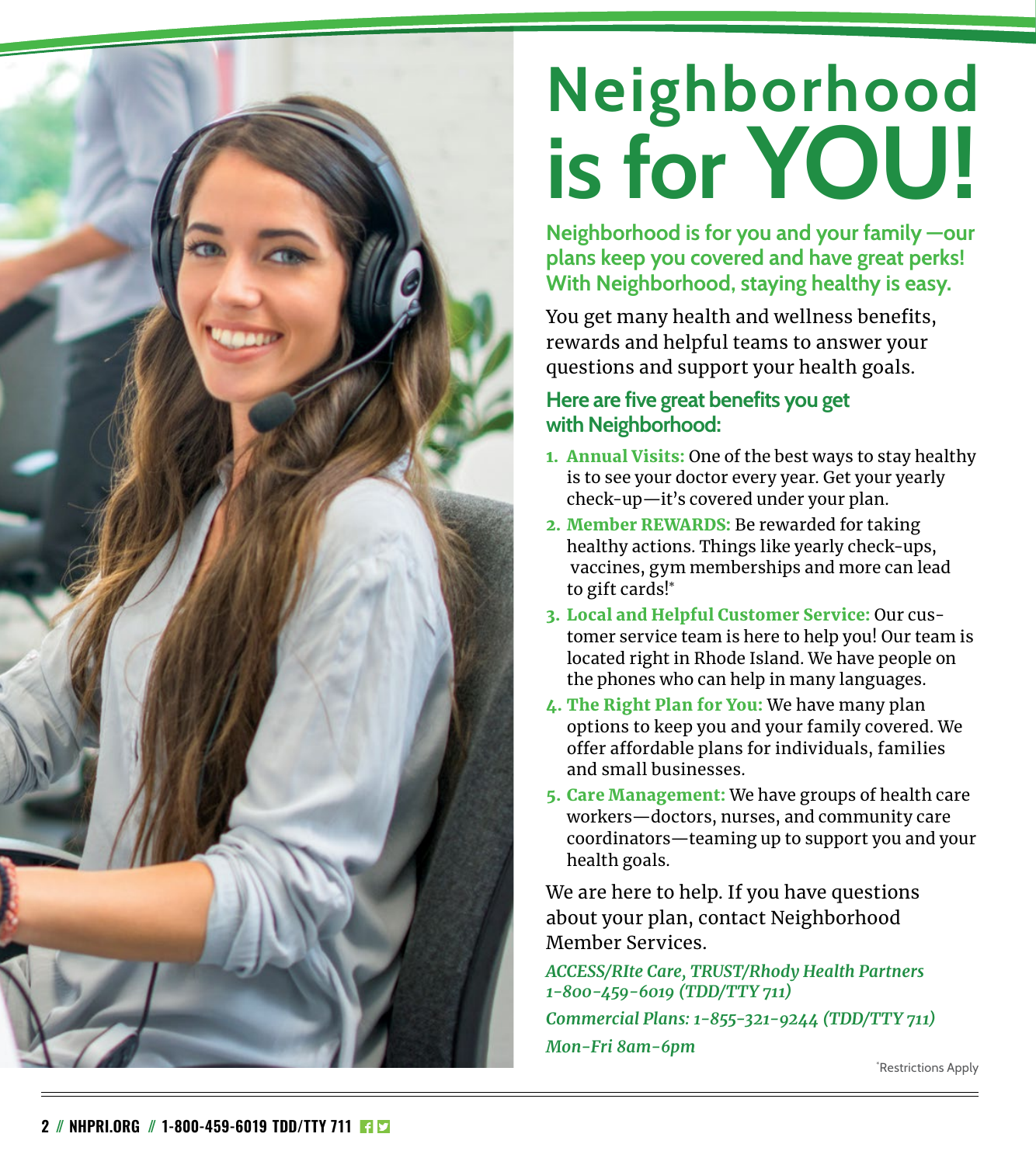![](_page_2_Picture_0.jpeg)

## **Stay Healthy During Cold & Flu Season**

It's that time of year again. The weather is getting cooler. The leaves are starting to change and that means cold and flu season is back. Don't worry! Just because people around you might start getting sick doesn't mean you have to. Especially if you make the right choices for your health.

### **Here are a few ways you can stay healthy and fight off germs:**

- Get a flu shot. It's the number 1 thing you can do to prevent the flu. Talk to your doctor about getting the flu shot for you and your family.
- Wash your hands. Washing with warm water and soap is best. Germs spread through your hands more than anywhere else. Not only do they touch everything you eat, but your eyes, nose, and mouth, too.
- Learn the symptoms. You can't start getting better if you don't know what's wrong. If you have

symptoms like a high fever, the chills and a bad cough, call your doctor to schedule an appointment.

- Clean up your spaces. Remembering to wipe down the areas you use the most, like desks, kitchens and bathrooms, will go a long way to stop the spread of germs.
- Watch what you eat. Healthy foods help you feel better. More importantly, make sure that you're getting the right amount of vitamins. Vitamin C, B6, and E are great for your immune system. A healthy diet can make sure you are getting everything you need.
- Get some sleep. Our bodies need rest to get better. If you're feeling sick, take it slow and spend some time resting so you feel better.

**If you are worried about your health, have flulike symptoms or feel sick for more than a week, contact your doctor today!**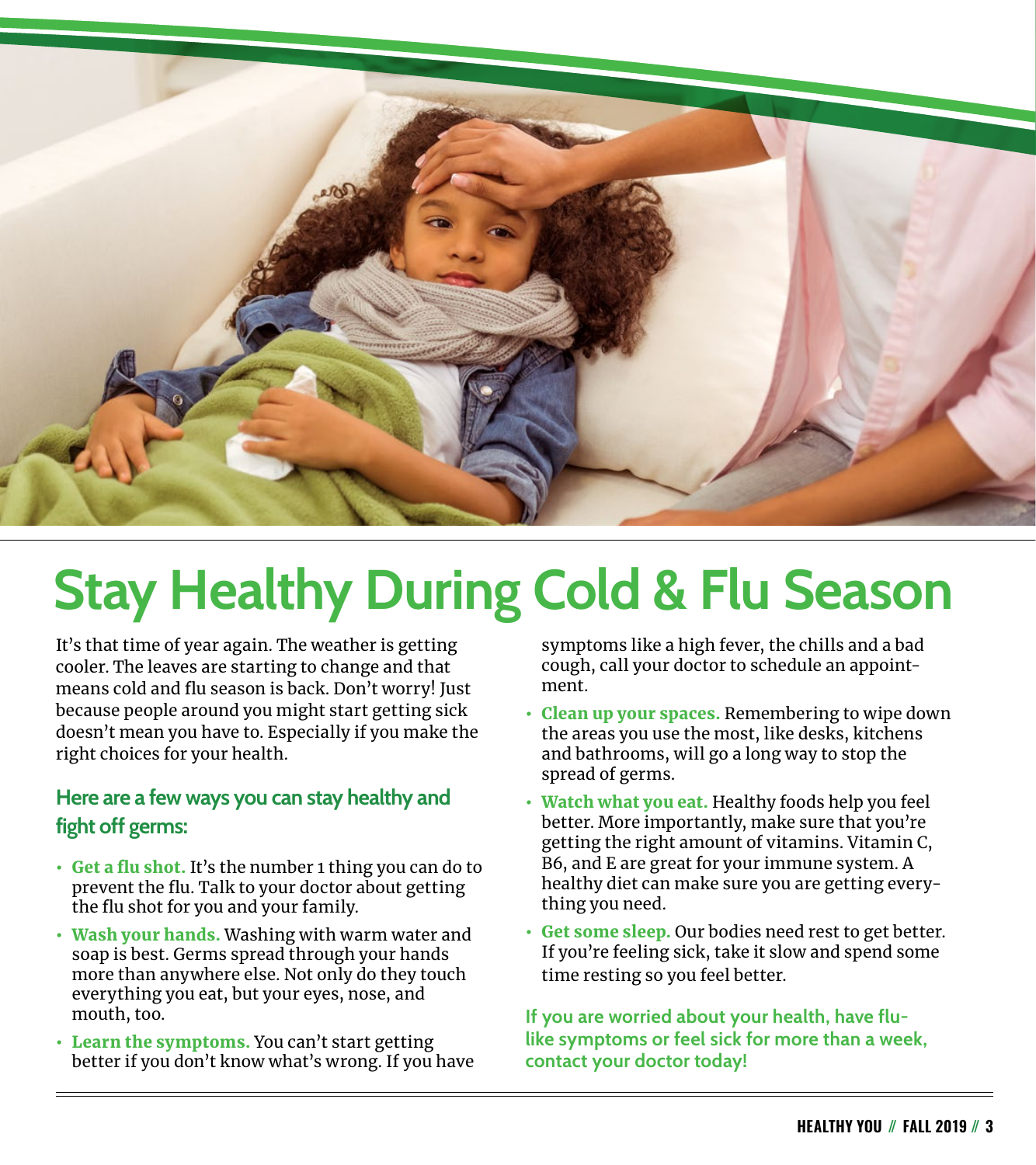## **Neighborhood Celebrates 25 Years**

### **Neighborhood is celebrating 25 years of service and couldn't be prouder!**

Since 1994, we've stayed true to our mission, ensuring that all Rhode Islanders have access to high-quality, affordable health care. We were founded in partnership with Rhode Island's Community Health Centers and in our first year, served 1,490 members with a focus on moms and babies. Today, we serve one in five Rhode Islanders—including individuals, families and small businesses—and remain driven by purpose.

We have thousands of providers in our network, a local and friendly member services team and a great rewards program all to help you and your family stay healthy. Thank you for choosing Neighborhood for 25 years!

![](_page_3_Picture_4.jpeg)

## **October is Breast Cancer Awareness Month**

**Did you know that 1 in 8 women will be diagnosed with breast cancer in her lifetime? This makes it the most common cancer in women regardless of race or ethnicity.** 

**There are ways to help lower your risk of breast cancer. This includes drinking less alcohol, exercising more and having a healthy diet. Knowing your family history can help, too. Reviewing your family history with your provider can help identify your risk level.**

**Mammograms are the best test for early detection of breast cancer. A mammogram is an x-ray picture of the breast and it can detect breast cancer earlier than other screenings. It is recommended that women should schedule their first mammogram between ages 40-44. It's a good idea to talk with your provider about breast cancer screenings.** 

**Remember: make heathy lifestyle choices and talk to your provider about breast cancer at your next visit.**

Neighborhood Health Plan of Rhode Island complies with applicable Federal civil rights laws and does not discriminate on the basis of race, color, national origin, age, disability, or sex.

Spanish: ATENCIÓN: Si habla Español, tiene a su disposición servicios gratuitos de asistencia lingüística. Llame al 1-800-459-6019 (TTY 711). Portuguese: ATENÇÃO: Se fala português, encontram-se disponíveis serviços linguísticos, grátis. Ligue para 1-800-459-6019 (TTY 711).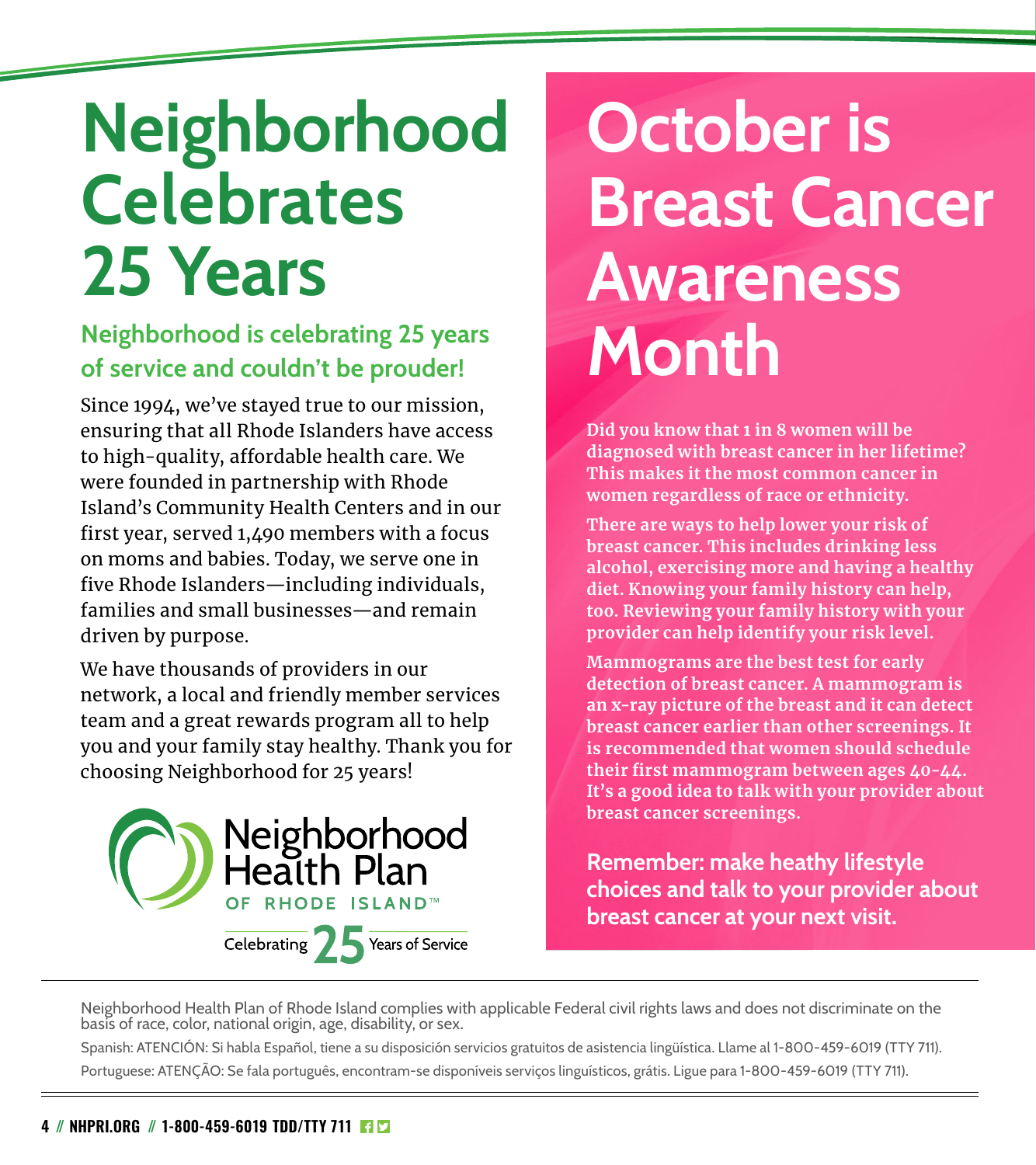### **5 REASONS You Should See Your Doctor Every Year**

### **Getting a yearly check-up has many benefits including:**

- 1. Having an overall understanding of your health
- 2. Early detection of any diseases or conditions
- 3. Asking your doctor about any questions about your health or medications
- 4. Talking to your doctor about any mental health concerns you may have
- 5. Understanding your weight and blood pressure

*By getting a check-up each year, you are taking the right steps to a longer and healthier life.*

![](_page_4_Picture_8.jpeg)

![](_page_4_Picture_9.jpeg)

# **Gift Card Raffle**

**Enter for a chance to win a \$25 gift card to Wal-Mart by Dec. 31, 2019. Visit [www.nhpri.org/newsletter-raffle](http://www.nhpri.org/newsletter-raffle) and fill out the form to enter. One winner will be randomly selected from all entries.**